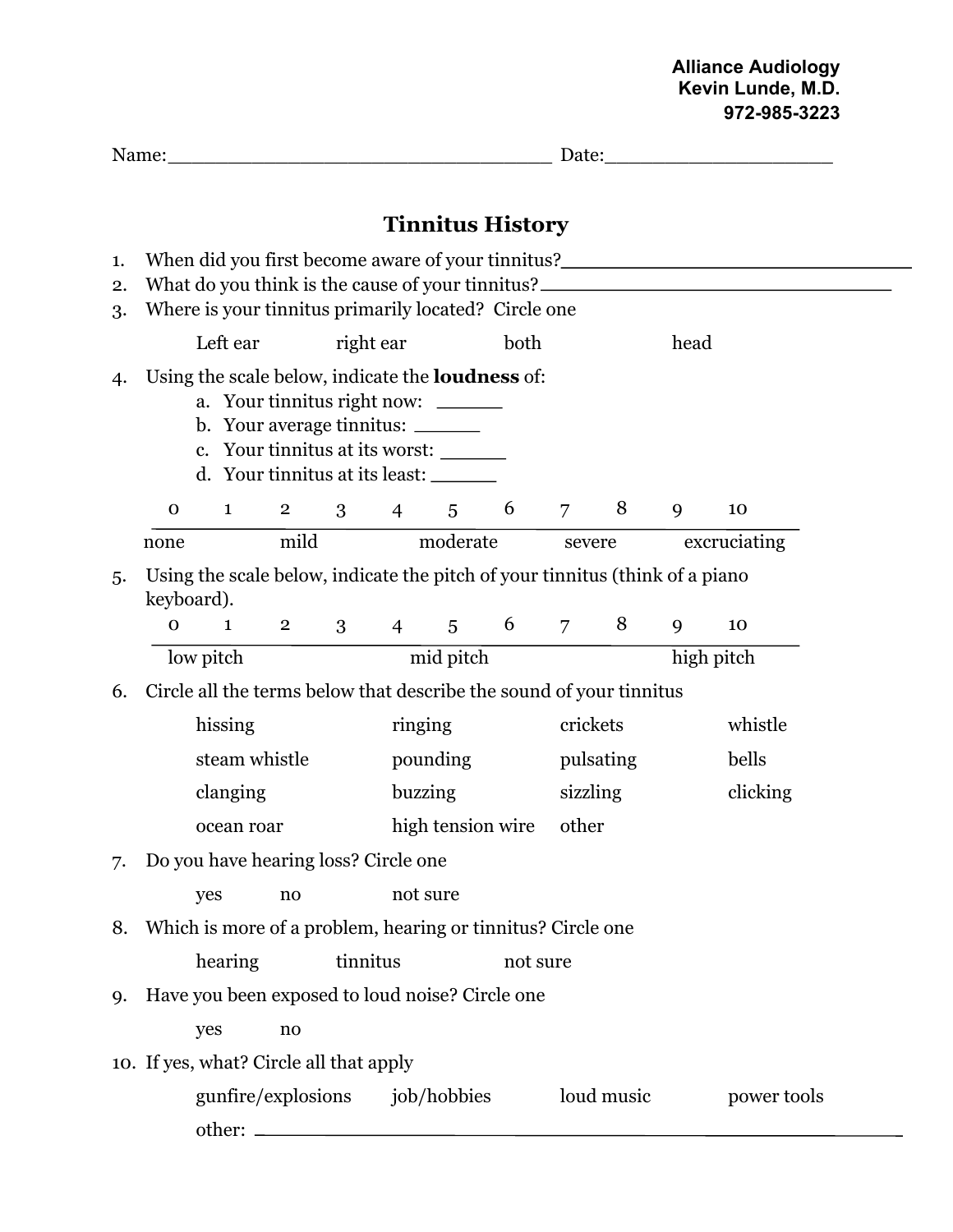## **Alliance Audiology Kevin Lunde, M.D. 972-985-3223**

11. Do you wear hearing protection in the presence of loud sounds? Circle one

yes no

12. Are you adversely affected by loud sounds? Circle one

yes no

If yes, explain:

## 13. The loudness of your tinnitus is: Circle one

- a. Fairly constant day to day
- b. Fluctuates widely, being very loud some days and very mild other days
- c. Usually constant, but occasionally decreases markedly
- d. Usually constant, but occasionally increases markedly
- 14. Does your tinnitus appear worse: Circle all that apply

| when tired           | when tense or nervous      |
|----------------------|----------------------------|
| at bedtime           | when relaxed               |
| upon awakening       | after use of alcohol       |
| in the morning       | in the evening             |
| at work              | when trying to concentrate |
| at social activities | around noise               |

15. Do you feel emotional or physical stress worsens your tinnitus? Circle one

yes no

If yes, explain:

16. How does your tinnitus interfere with your activities?

- a. Work/chores:
- b. Family:
- c. Religious activities:
- d. Social/recreational:
- e. Exercise:
- f. Sleep:
- 17. Does the tinnitus awaken you from sleep? Circle one

yes no

18. Are you able to fall back asleep once awakened? Circle one

yes no

19. What do you do when you have trouble sleeping? Circle all that apply

medications mental exercises watching TV other